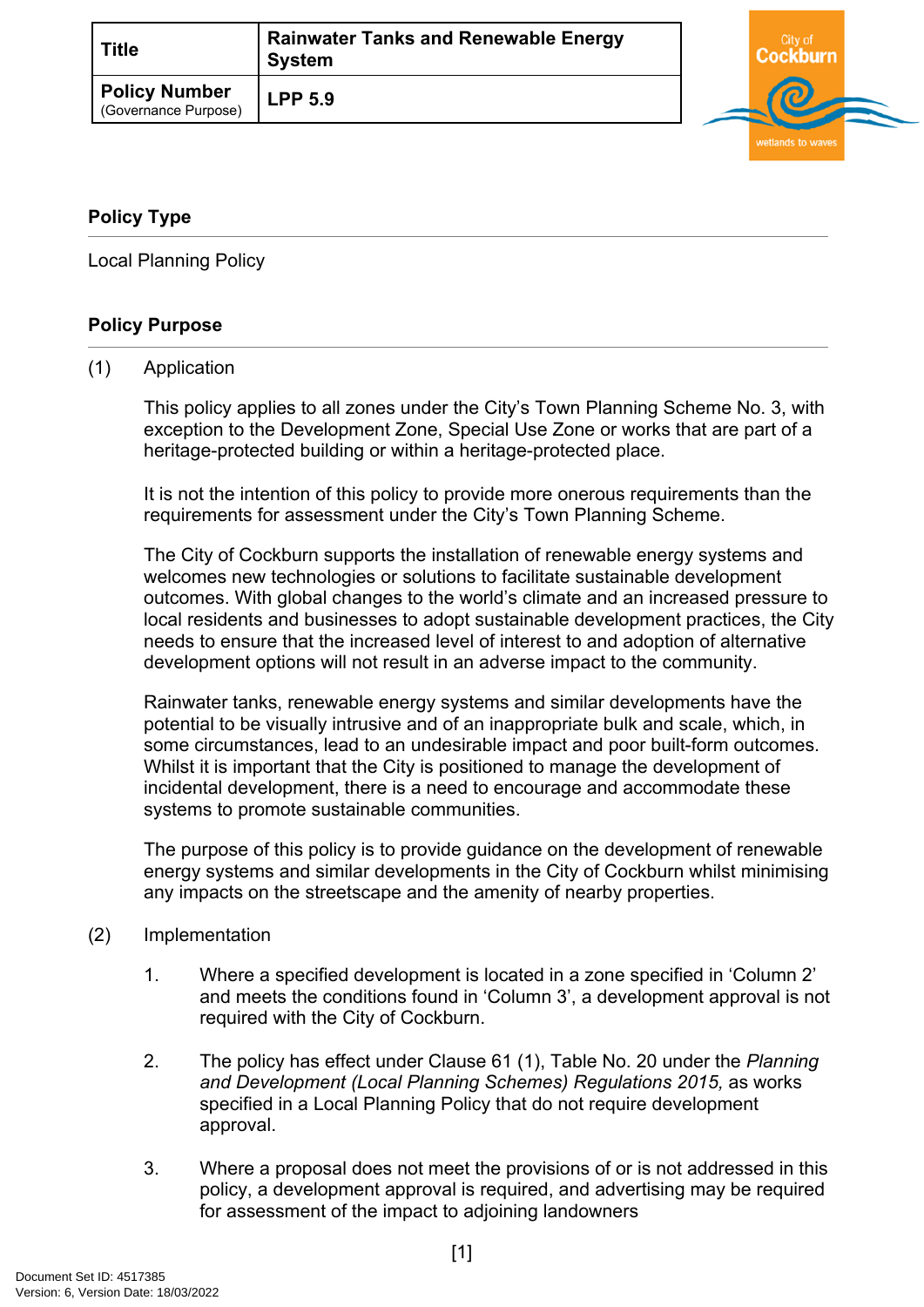| <b>Title</b>                                 | <b>Rainwater Tanks and Renewable Energy</b><br><b>System</b> |  |
|----------------------------------------------|--------------------------------------------------------------|--|
| <b>Policy Number</b><br>(Governance Purpose) | <b>LPP 5.9</b>                                               |  |



## **Policy Statement**

# (1) Provisions

|    |                          | <b>Solar Panels</b>       |                                                                  |
|----|--------------------------|---------------------------|------------------------------------------------------------------|
|    | <b>Column 1</b>          | Column <sub>2</sub>       | <b>Column 3</b>                                                  |
|    | <b>Works</b>             | <b>Applicable Zone</b>    | <b>Conditions</b>                                                |
| 1. | Roof-mounted             | All zones                 | The works are not located on a                                   |
|    | solar energy             |                           | heritage protected building or                                   |
| 2. | systems<br>Free standing | Residential, Regional     | within a heritage protected place.<br>The works do not occupy an |
|    | (ground                  | Centre, District          | area greater than 25m2 and                                       |
|    | mounted) solar           | <b>Centre and Local</b>   | have a maximum height of                                         |
|    | energy systems           | Centre Zone               | 3m as measured from the                                          |
|    |                          |                           | natural ground level,                                            |
|    |                          |                           | The works, if located on a<br>$\bullet$                          |
|    |                          |                           | residential zoned lot, is                                        |
|    |                          |                           | setback from side and rear                                       |
|    |                          |                           | boundaries in accordance                                         |
|    |                          |                           | with Table 2a of the                                             |
|    |                          |                           | <b>Residential Design Codes (as</b>                              |
|    |                          |                           | if it were a wall with no major                                  |
|    |                          |                           | opening/s),                                                      |
|    |                          |                           | The works are not the<br>$\bullet$                               |
|    |                          |                           | predominant use of the lot,                                      |
|    |                          |                           | and                                                              |
|    |                          |                           | The works are not forward of                                     |
|    |                          |                           | a dwelling or building                                           |
|    |                          | Mixed Use, Mixed          | alignment.<br>The works do not occupy an<br>$\bullet$            |
|    |                          | Business, Light and       | area greater than 50m2,                                          |
|    |                          | Service Industry,         | The works are not the<br>$\bullet$                               |
|    |                          | Industry, Rural Living,   | predominant use of the lot,                                      |
|    |                          | <b>Rural and Resource</b> | and                                                              |
|    |                          | Zone                      | The works are not forward of<br>$\bullet$                        |
|    |                          |                           | a dwelling or building                                           |
|    |                          |                           | alignment.                                                       |

|    | <b>Wind Energy Systems</b>                    |                                           |  |                                                                                                                                                                  |
|----|-----------------------------------------------|-------------------------------------------|--|------------------------------------------------------------------------------------------------------------------------------------------------------------------|
|    | <b>Column 1</b><br><b>Works</b>               | <b>Column 2</b><br><b>Applicable Zone</b> |  | Column 3<br><b>Conditions</b>                                                                                                                                    |
| 3. | <b>Horizontal Axis</b><br><b>Wind Turbine</b> | All zones                                 |  | The works do not exceed the<br>maximum building height<br>requirements applicable to<br>the site,<br>For any lot which is 2000m2<br>or less in area, the maximum |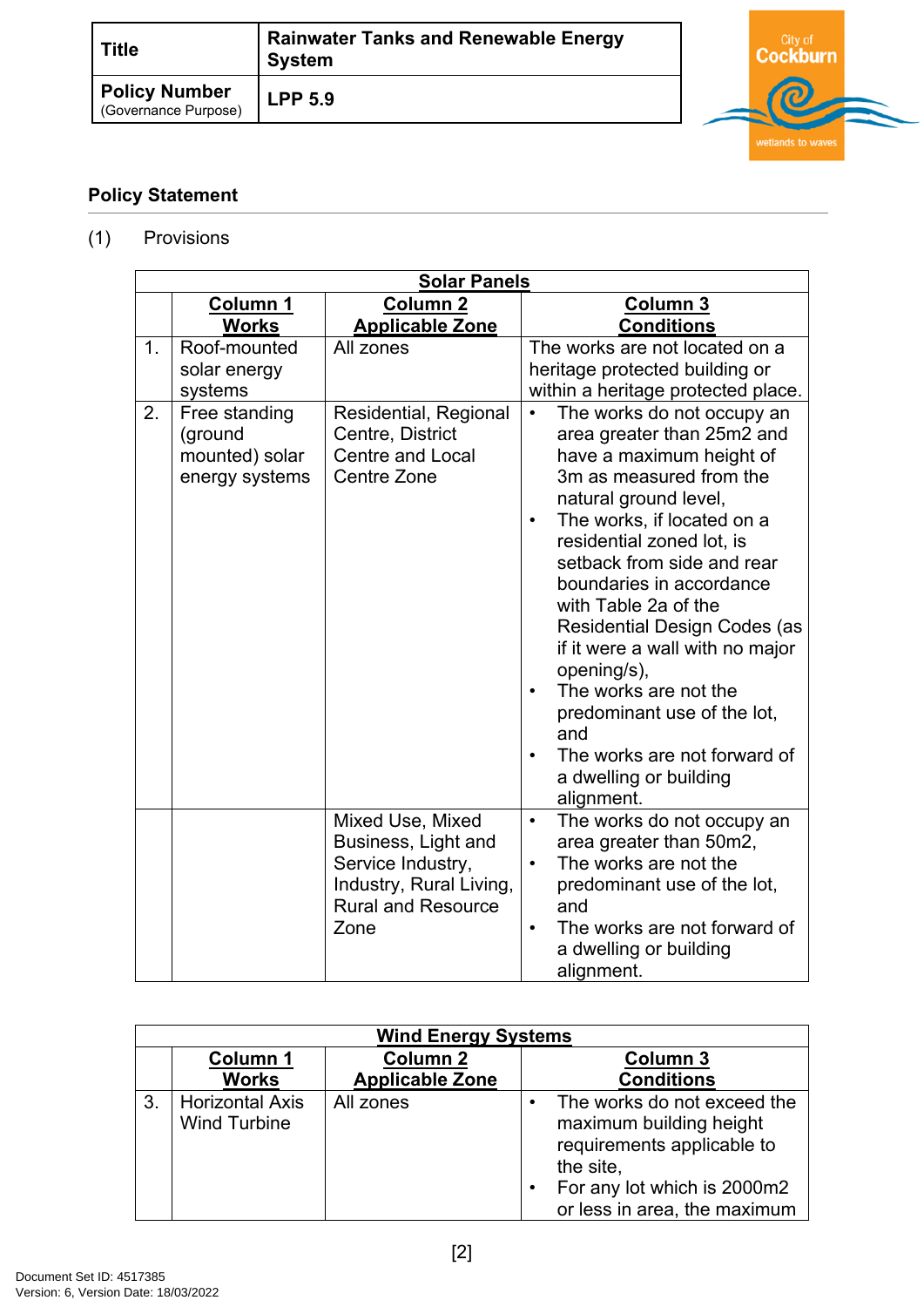| <b>Title</b>                                 | <b>Rainwater Tanks and Renewable Energy</b><br><b>System</b> |  |
|----------------------------------------------|--------------------------------------------------------------|--|
| <b>Policy Number</b><br>(Governance Purpose) | <b>LPP 5.9</b>                                               |  |

City of<br>Cockburn

|    | <b>Wind Energy Systems</b>                  |                                        |                                                                                                                                                                                                                                                                                                                                                                                                                         |  |  |
|----|---------------------------------------------|----------------------------------------|-------------------------------------------------------------------------------------------------------------------------------------------------------------------------------------------------------------------------------------------------------------------------------------------------------------------------------------------------------------------------------------------------------------------------|--|--|
|    | Column 1                                    | Column <sub>2</sub>                    | Column 3                                                                                                                                                                                                                                                                                                                                                                                                                |  |  |
|    | <b>Works</b>                                | <b>Applicable Zone</b>                 | <b>Conditions</b>                                                                                                                                                                                                                                                                                                                                                                                                       |  |  |
|    |                                             |                                        | blade diameter does not<br>exceed 2m.<br>The works are not the<br>$\bullet$<br>predominant use of the lot,<br>and<br>The works are not forward of<br>$\bullet$<br>the dwelling alignment.                                                                                                                                                                                                                               |  |  |
| 4. | <b>Vertical Axis</b><br><b>Wind Turbine</b> | All zones                              | The works, where located on<br>$\bullet$<br>an existing residential<br>building, do not exceed the<br>maximum height<br>requirements applicable to<br>the site by 1m,<br>The works, where not<br>$\bullet$<br>installed on an existing<br>building, are not located on a<br>residential-zoned lot, and<br>The works are not the<br>$\bullet$<br>predominant use of the lot.                                             |  |  |
| 5. | Windmills                                   | All zones except<br><b>Residential</b> | For any lot which is 2000m2<br>$\bullet$<br>or less in area, the maximum<br>blade diameter does not<br>exceed 2m. The works are<br>not the predominant use of<br>the lot, and<br>The works, if forward of the<br>$\bullet$<br>dwelling alignment, is<br>appropriately screened from<br>any street with landscape<br>screening and/or vegetation<br>and are complementary in<br>colours or materials to the<br>premises. |  |  |

|    | <b>Rainwater Tanks</b>        |                        |  |                                                                                                                                                                                                                                             |
|----|-------------------------------|------------------------|--|---------------------------------------------------------------------------------------------------------------------------------------------------------------------------------------------------------------------------------------------|
|    | <b>Column 1</b>               | <b>Column 2</b>        |  | Column 3                                                                                                                                                                                                                                    |
|    | <b>Works</b>                  | <b>Applicable Zone</b> |  | <b>Conditions</b>                                                                                                                                                                                                                           |
| 6. | Rainwater Tanks   Residential |                        |  | The works comply with the<br>requirements of a 'small<br>outbuilding' as defined in the<br><b>Residential Design Codes,</b><br>except for the number of<br>outbuildings or rainwater<br>tanks per site, and<br>The works, if forward of the |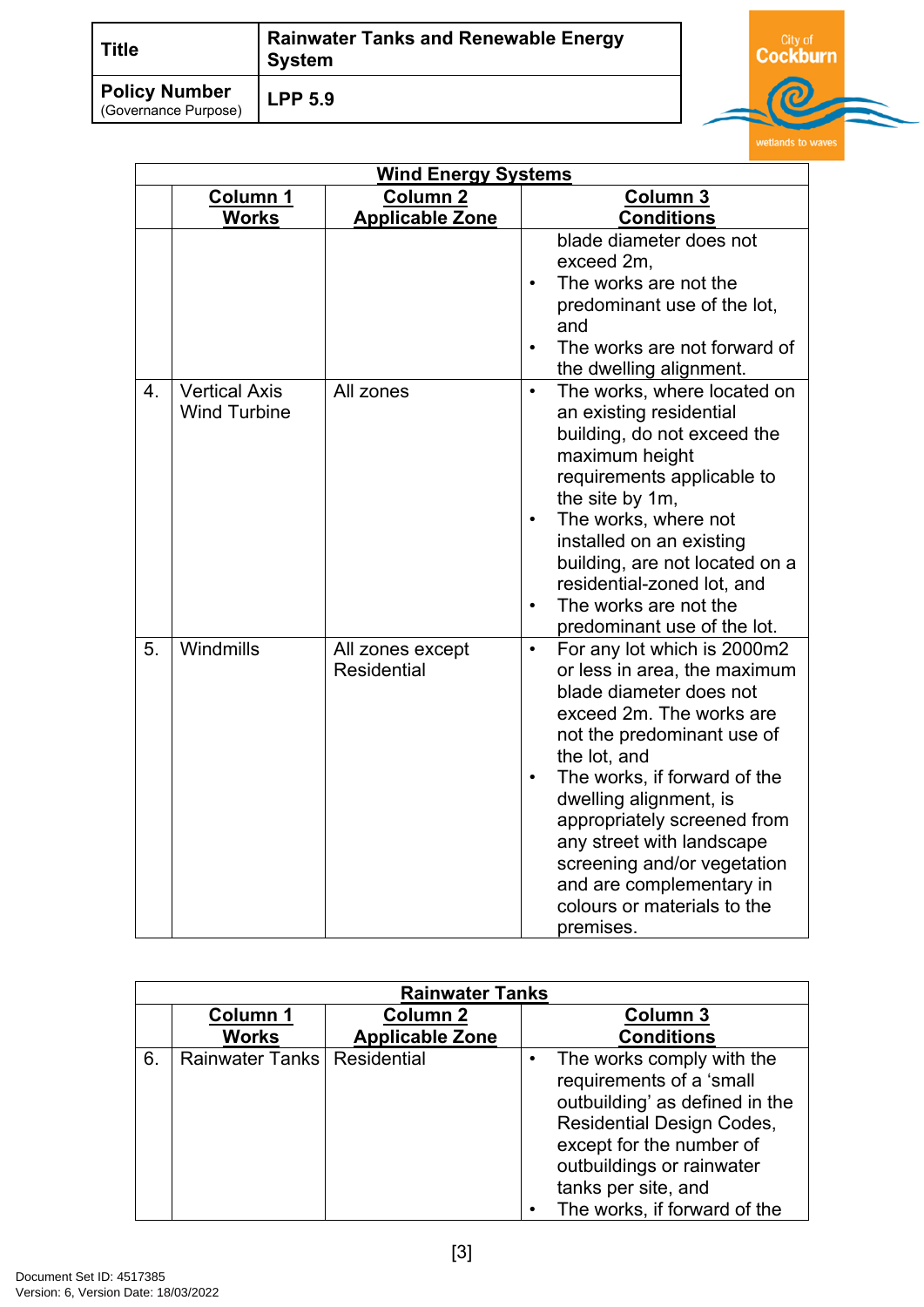| Title                                        | <b>Rainwater Tanks and Renewable Energy</b><br><b>System</b> |  |
|----------------------------------------------|--------------------------------------------------------------|--|
| <b>Policy Number</b><br>(Governance Purpose) | <b>LPP 5.9</b>                                               |  |

City of<br>C<mark>ockburn</mark>

| <b>Rainwater Tanks</b> |                                                                                                                                                 |                                                                                                                                                                                                                                                                                                                                                                                                                                                                                                                                                                                  |  |
|------------------------|-------------------------------------------------------------------------------------------------------------------------------------------------|----------------------------------------------------------------------------------------------------------------------------------------------------------------------------------------------------------------------------------------------------------------------------------------------------------------------------------------------------------------------------------------------------------------------------------------------------------------------------------------------------------------------------------------------------------------------------------|--|
| Column 1               | <b>Column 2</b>                                                                                                                                 | Column 3                                                                                                                                                                                                                                                                                                                                                                                                                                                                                                                                                                         |  |
| <b>Works</b>           | <b>Applicable Zone</b>                                                                                                                          | <b>Conditions</b>                                                                                                                                                                                                                                                                                                                                                                                                                                                                                                                                                                |  |
|                        |                                                                                                                                                 | dwelling alignment, is<br>appropriately screened from<br>any street with landscape<br>screening and/or vegetation<br>and are complementary in<br>colours or materials to the<br>premises.                                                                                                                                                                                                                                                                                                                                                                                        |  |
|                        | Rural Living, Rural<br>and Resource                                                                                                             | The height of the works does<br>$\bullet$<br>not exceed 5m above the<br>natural ground level,<br>The works are located within<br>an approved building<br>envelope OR where the lot<br>does not have an assigned<br>building envelope, the<br>structure complies with<br>Scheme setback<br>requirements for rural<br>properties, and<br>The works, if forward of the<br>dwelling alignment, is<br>appropriately screened from<br>any street with landscape<br>screening and/or vegetation<br>and are complementary in<br>colours and materials to the<br>surrounding environment. |  |
|                        | Regional Centre,<br><b>District Centre, Local</b><br>Centre, Mixed<br>Business, Mixed Use,<br><b>Light and Service</b><br>Industry and Industry | The works, are only for the<br>$\bullet$<br>purposes of rainwater<br>collection and do not include<br>the storage of other liquids,<br>and<br>The works are not visible<br>$\bullet$<br>from the public realm and<br>complementary in colours or<br>materials to the premises.                                                                                                                                                                                                                                                                                                   |  |

| <b>Battery Installations</b>                                          |                                           |                                                                                                                                                     |  |  |
|-----------------------------------------------------------------------|-------------------------------------------|-----------------------------------------------------------------------------------------------------------------------------------------------------|--|--|
| <b>Column 1</b><br><b>Works</b>                                       | <b>Column 2</b><br><b>Applicable Zone</b> | Column 3<br><b>Conditions</b>                                                                                                                       |  |  |
| <b>Electric Motor</b><br>Vehicle (EMV)<br>Charging<br><b>Stations</b> | All zones except<br>Residential           | The works are not the<br>predominant use of the lot,<br>The works are to an existing<br>car parking bay(s), approved<br>by the local government and |  |  |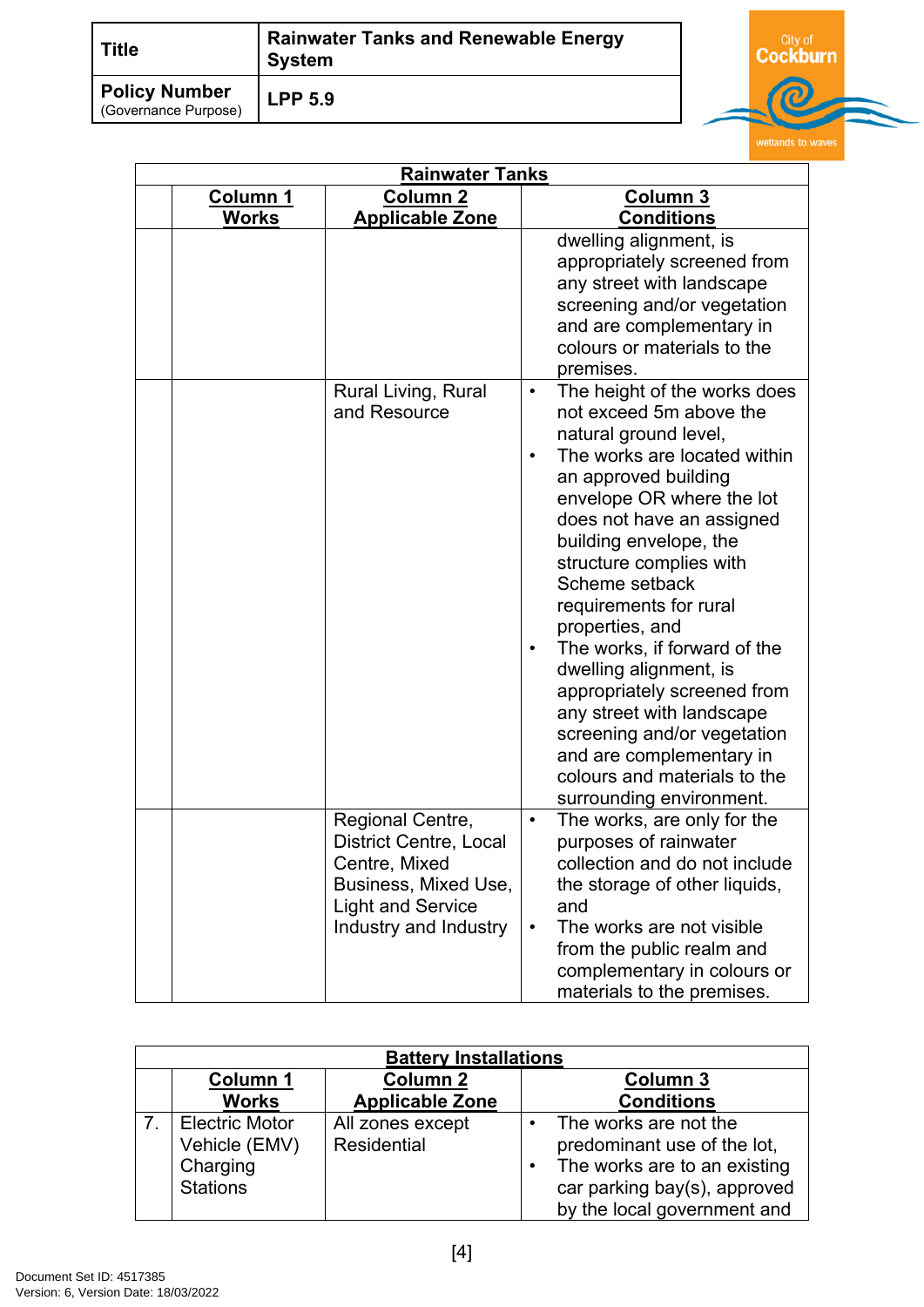| <b>Title</b>                                 | <b>Rainwater Tanks and Renewable Energy</b><br><b>System</b> |  |
|----------------------------------------------|--------------------------------------------------------------|--|
| <b>Policy Number</b><br>(Governance Purpose) | <b>LPP 5.9</b>                                               |  |

**dburn** 

|    | <b>Battery Installations</b>                |                        |                                                                                                                                                                  |  |
|----|---------------------------------------------|------------------------|------------------------------------------------------------------------------------------------------------------------------------------------------------------|--|
|    | <b>Column 1</b>                             | <b>Column 2</b>        | <b>Column 3</b>                                                                                                                                                  |  |
|    | <b>Works</b>                                | <b>Applicable Zone</b> | <b>Conditions</b>                                                                                                                                                |  |
|    |                                             |                        | do not reduce the overall<br>number of parking bays<br>available, and<br>The works are<br>$\bullet$<br>complementary in colours or<br>materials to the premises. |  |
| 8. | <b>Battery Systems</b><br>and Installations | All zones              | The works are not the<br>predominant use of the lot,<br>and<br>The works are screened from<br>view from the public realm.                                        |  |

#### (2) Explanatory Notes

- 1. Development Approval and/or a Building Permit may be required for other renewable energy system installations within the City of Cockburn. Contact the City of Cockburn for advice prior to the commencement of any works.
- 2. The provision for works to be "*not forward of a dwelling or building alignment*" and "*not visible from the public realm*" refers to the fixture or building being visually obtrusive as viewed from the street. In the event of any ambiguity, please contact the City of Cockburn for advice prior to the commencement of any works.
- 3. Proponents are reminded of their obligation to comply with the *Environmental Protection (Noise) Regulations 1997*. Prior to the installation of any system, information should be provided to the City which demonstrates the system's compliance with the Regulations.
- 4. This policy does not prohibit the installation of external fixtures which comply against 5.4.4 of the Residential Design Codes or are otherwise exempt from the requirement of a development approval.
- 5. A rainwater tank for a rural-zoned property does not contribute to the maximum permitted floor area for other outbuildings or structures on-site